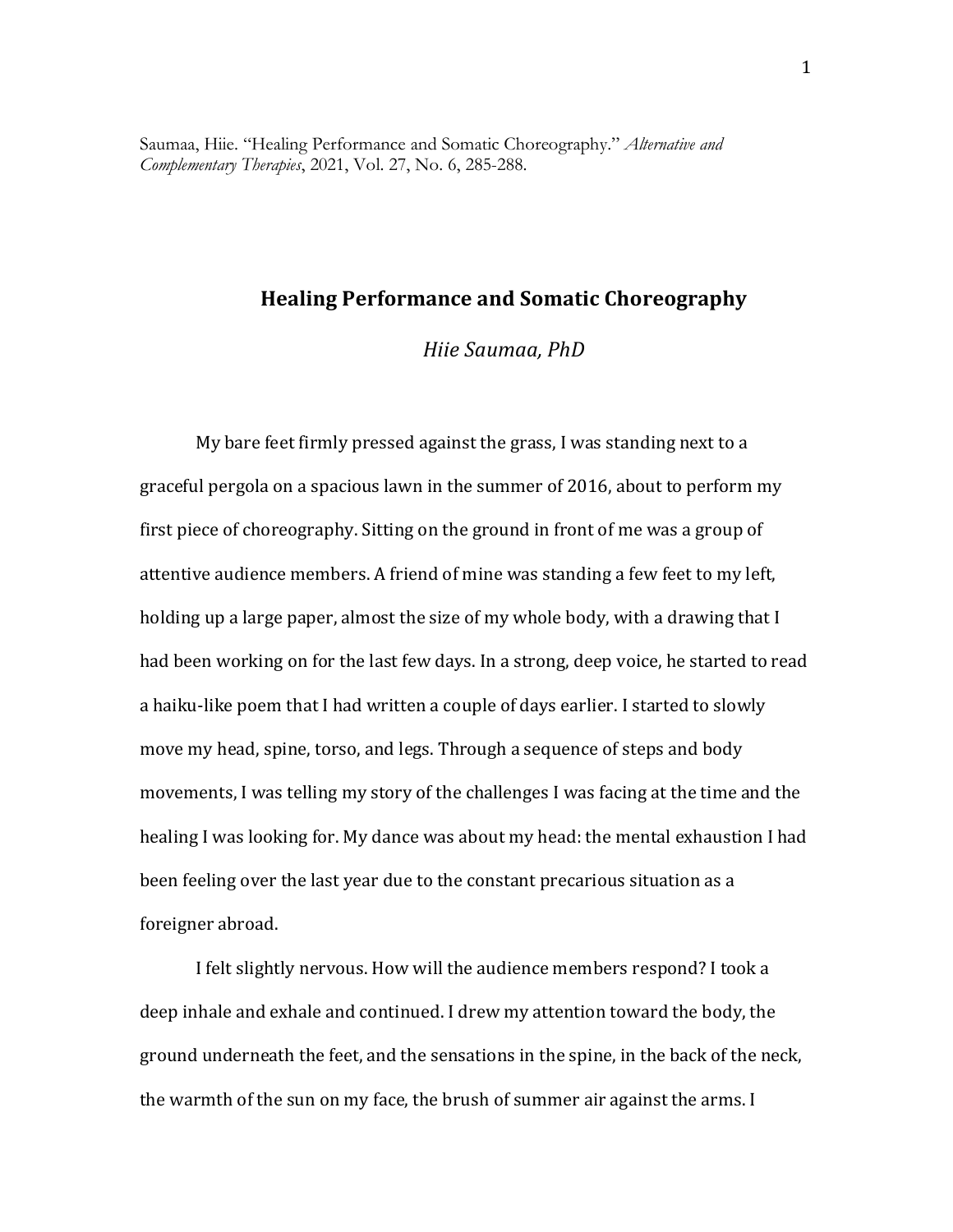sensed my friend's deep voice and leaned onto his energy and strength. I felt the attention of the audience, their care. They were right there with me.

When I completed the performance of about 20 minutes, I felt a sense of accomplishment. A deep sense of calm came upon me. I felt seen – I felt like I had been able to speak from my soul and to say what I wanted to say, through movement. The audience members handed me their feedback on sheets of paper, like little gifts. I still remember some of these words years later. "Your feminine movements inspired me to express my femininity as well. Your dance awakened the sense of deep femininity in me," one of them said. "I was moved by seeing you in your full authenticity," another one noted. "I love your self-portrait. It has such uplifting energy and force!," yet another said.

This experience comes from a weeklong workshop of the Tamalpa Life/Art Process©, led by Elisabeth Osgood-Campbell, at Earthdance, an arts and retreat center in Northampton, Massachusetts. This practice, combining different art forms, culminates in an opportunity for the participants to perform in front of the group<sup>1</sup>. Studies have discussed the impact of dance and movement on physical and mental health, cognition, and attention, in various populations<sup>2</sup>. However, potential health benefits of making dances and performing movements in front of others have been less frequently explored. In what follows, I will discuss the role of performance and "witnessing" or observing in somatic practices and their potential impact on holistic health. I will then draw attention to possible therapeutic effects of making dances. I will set this discussion in the context of non-professional dance makers and non-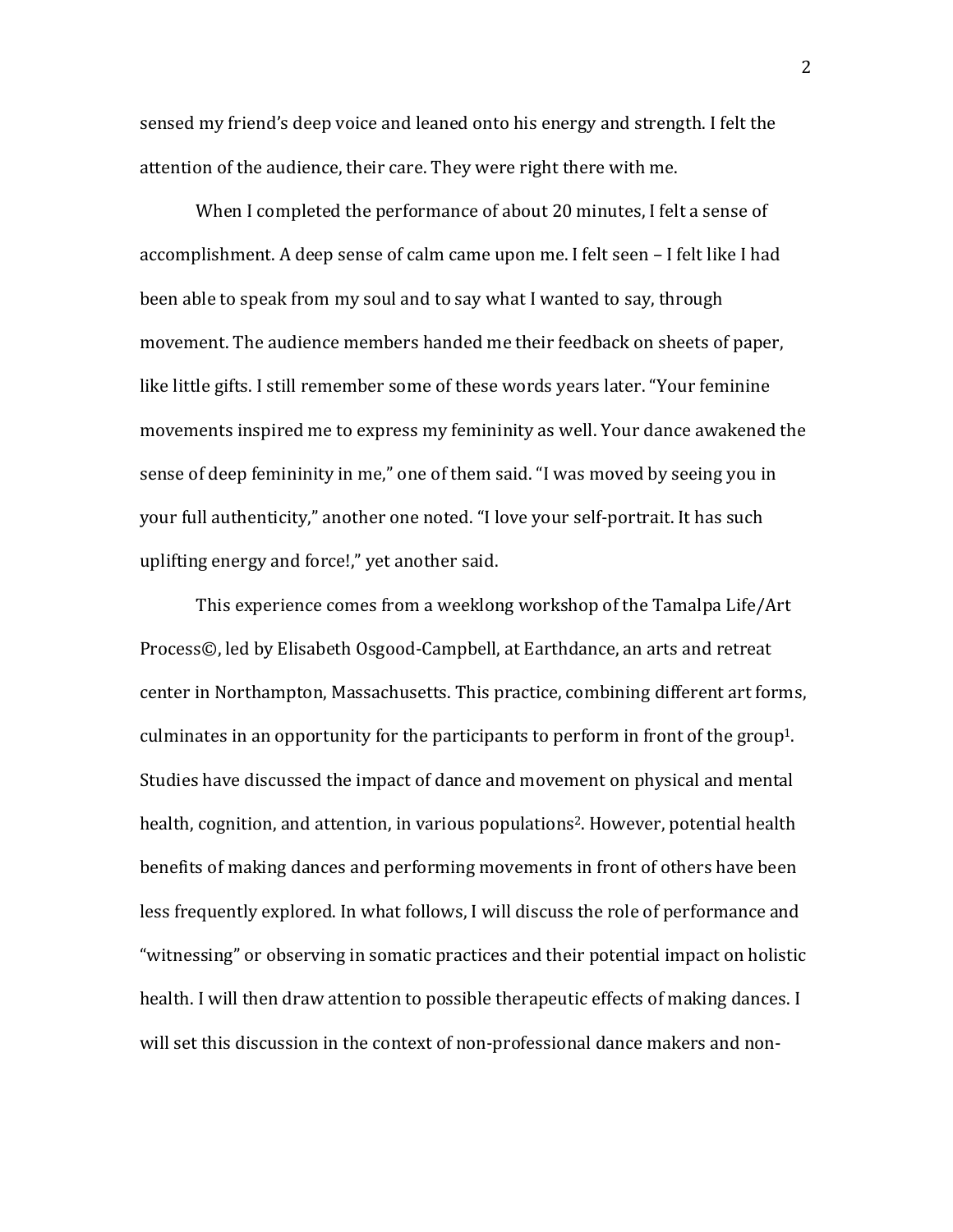professional dancers, to show that the acts of performance and dance making can be of relevance for general audiences.

#### **Somatics and Performance**

Somatics is an umbrella term for a number of movement practices such as the Alexander Technique, Feldenkrais Method©, Continuum Movement©, Body-Mind Centering©, Nia, 5Rhythms©, SuryaSoul©, Biodanza©, and JourneyDance<sup>™</sup>, to name a few. Their origins, teaching methods, and emphases differ but all prioritize inner connection to movement, the tracing of physical sensations, awareness of subtle physical shifts inside the body, and a therapeutic approach to movement<sup>3</sup>. The emphasis is on an individual's sensations and explorations of movement rather than on copying an instructor's steps.

In somatics classes we learn to see the body from within and value our *own* ways of moving rather than regard the body from the outside - what it should look like in the mirror and which movements look "pretty" – or demonstrate physical skills. Somatics classes eliminate the pressure to perform, to compete, to show your movement skills, grace, or mastery of choreographic sequences to the outside world. For example, unlike modern or contemporary dance classes, somatic dance classes do not use an "across the floor" component - a section of the class where dancers move diagonally across the floor, one by one or in pairs or groups of three or four, with the aim of learning to use the space, practice choreographic moves, and "perform" or be seen by the teacher and fellow dancers. Nor do we prepare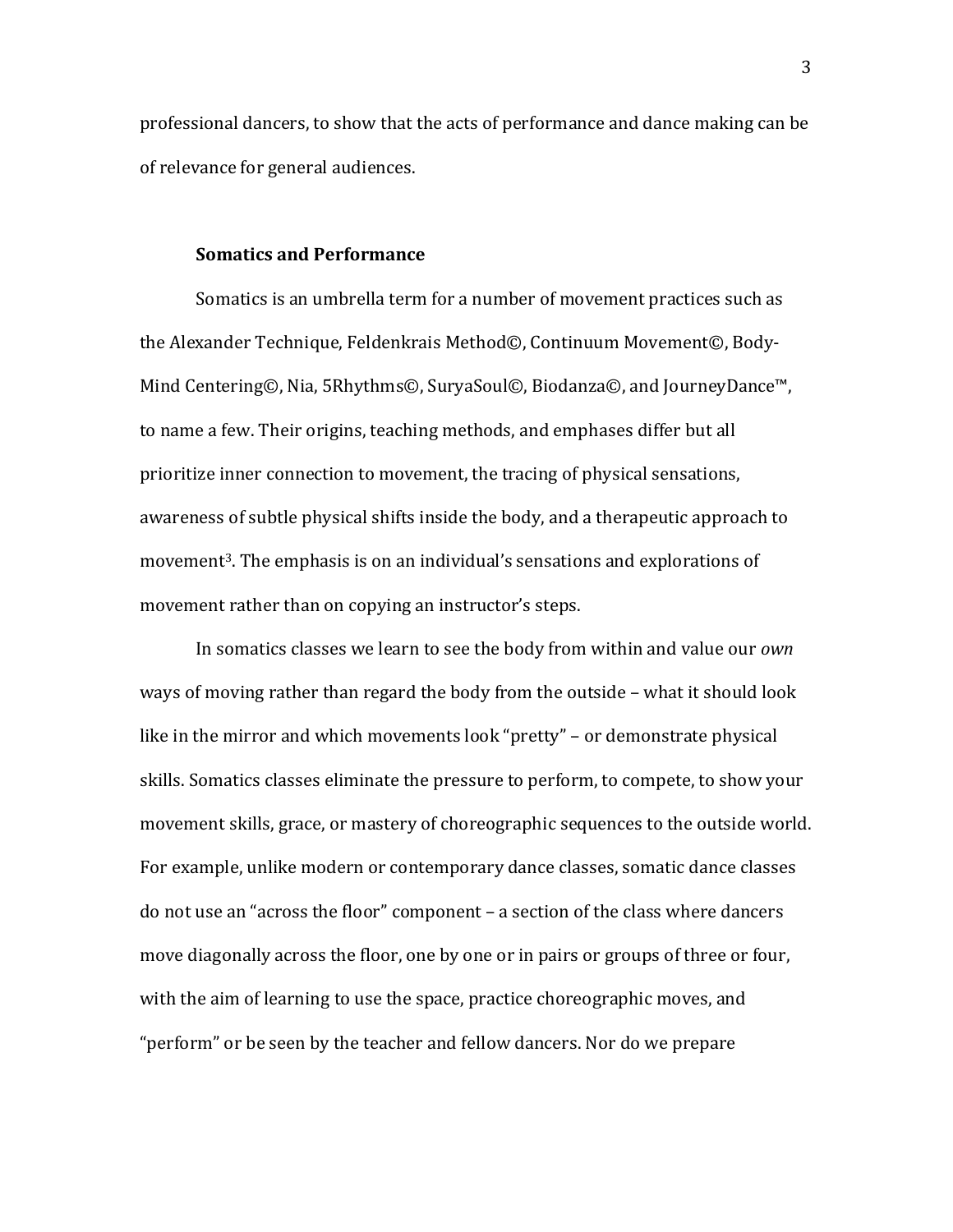choreographic sequences as a type of "mini-dance," another traditional component of dance technique classes.

In somatic dance classes, movement serves as a way to connect to the body and the joy of movement, to gain or release energy, to de-stress, to feel well, and to find movements that feel good physically and emotionally and nourish the soul. Professional performers - dancers, actors, and musicians - may find somatics classes therapeutic because a deep connection to the body from the inside rather than through the eyes of an observer might be lacking in their professional training. Somatic dance practices dismantle one of the prevalent preconceptions about dance – that dance is mostly for the stage, for performance purposes, and for people trained in dance techniques. An emphasis on performance is rare in somatic practices because focusing on an external gaze and the presence of the audience seems to go counter to their goals.

#### **Performance in the Tamalpa Life/Art Process**

However, some somatic practices do use performing or dancing in front of an observer or a group of spectators for therapeutic purposes. The Tamalpa Life/Art Process is one of them. In this therapeutic expressive arts method, developed by the late dancer, performance artist, choreographer and author Anna Halprin and her daughter Daria Halprin, participants write in different genres, draw, make sounds, move, and perform. Each art form reveals new layers of the self and helps participants connect to, understand, heal, and change some aspect of their lives.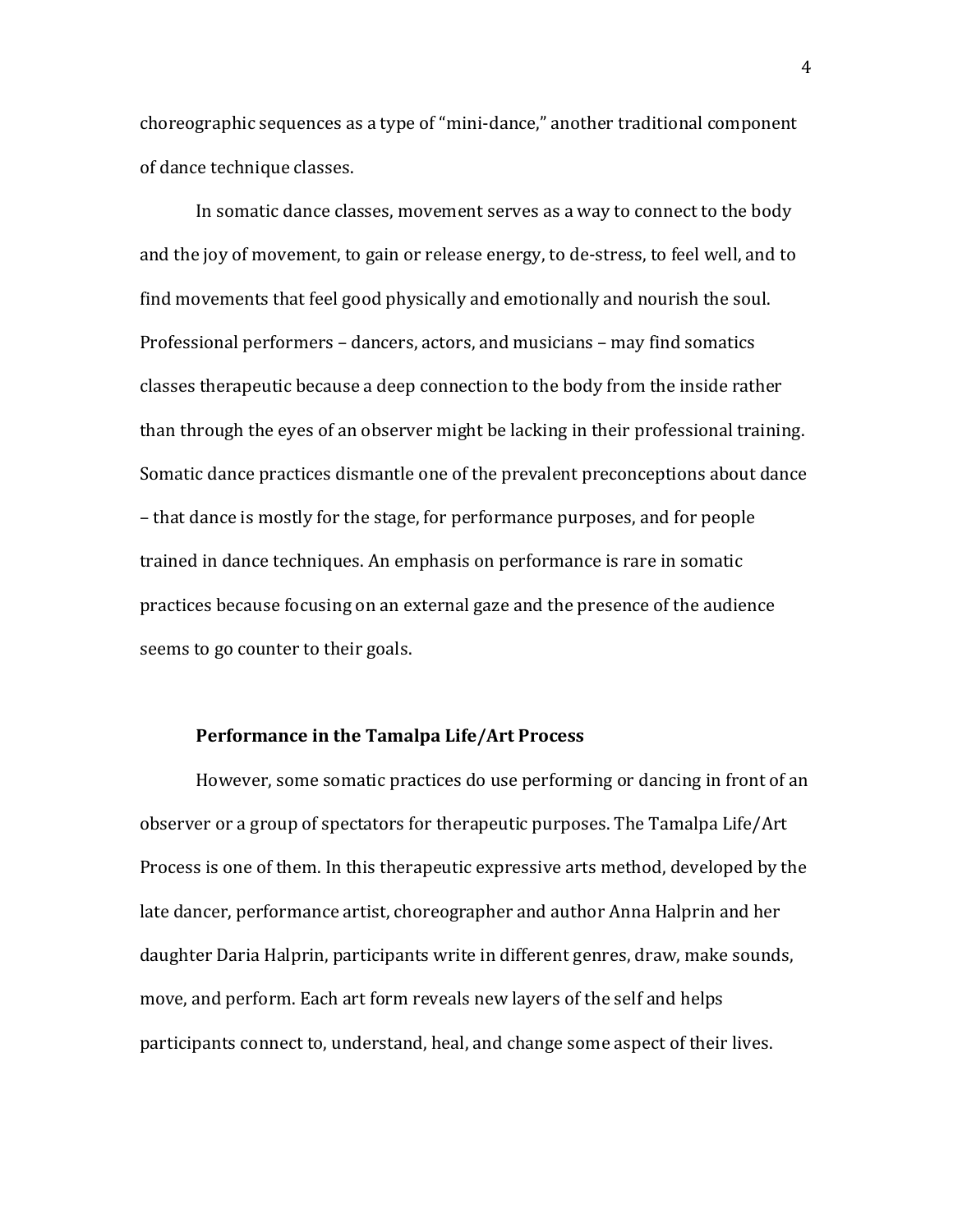One of the culminating experiences of a Tamalpa Life/Art Process workshop is drawing a life-size self-portrait. Participants perform next to their portrait and include in their performance elements that they have discovered throughout their creative process. These elements could be excerpts from their writings, snippets from movement explorations, or particular words or sounds that seem resonant or meaningful, or images, insights, ideas, and emotions that have surfaced throughout the creative process. Participants create a "score," an outline for an improvised performance, interweaving the elements that they have discovered throughout the workshops. 

A solo performance allows participants to bring new visions of themselves and their intentions in front of a supportive audience. Elisabeth Osgood-Campbell, a licensed practitioner of this method, recounts her memory of performing her selfportrait in 1999. "In this piece," she said, "I discovered the power of anger and the need for me to express anger to set boundaries with people who'd harmed me in the past. I had the opportunity to embody my power, to say 'no,' and to use my voice. The audience supported me by being present, by hearing. They affirmed the new capacity that I was developing." Performance allows people to embody different parts of their personality and life story that they might not have a chance to express and make public otherwise, she added.

In the Life/Art Process, performance is a tool for individual and communal transformation. "When we are in front of a group of witnesses, we get to practice new resources, new parts of ourselves that have emerged through the creative process," Osgood-Campbell said. We might learn to make peace with a traumatic

5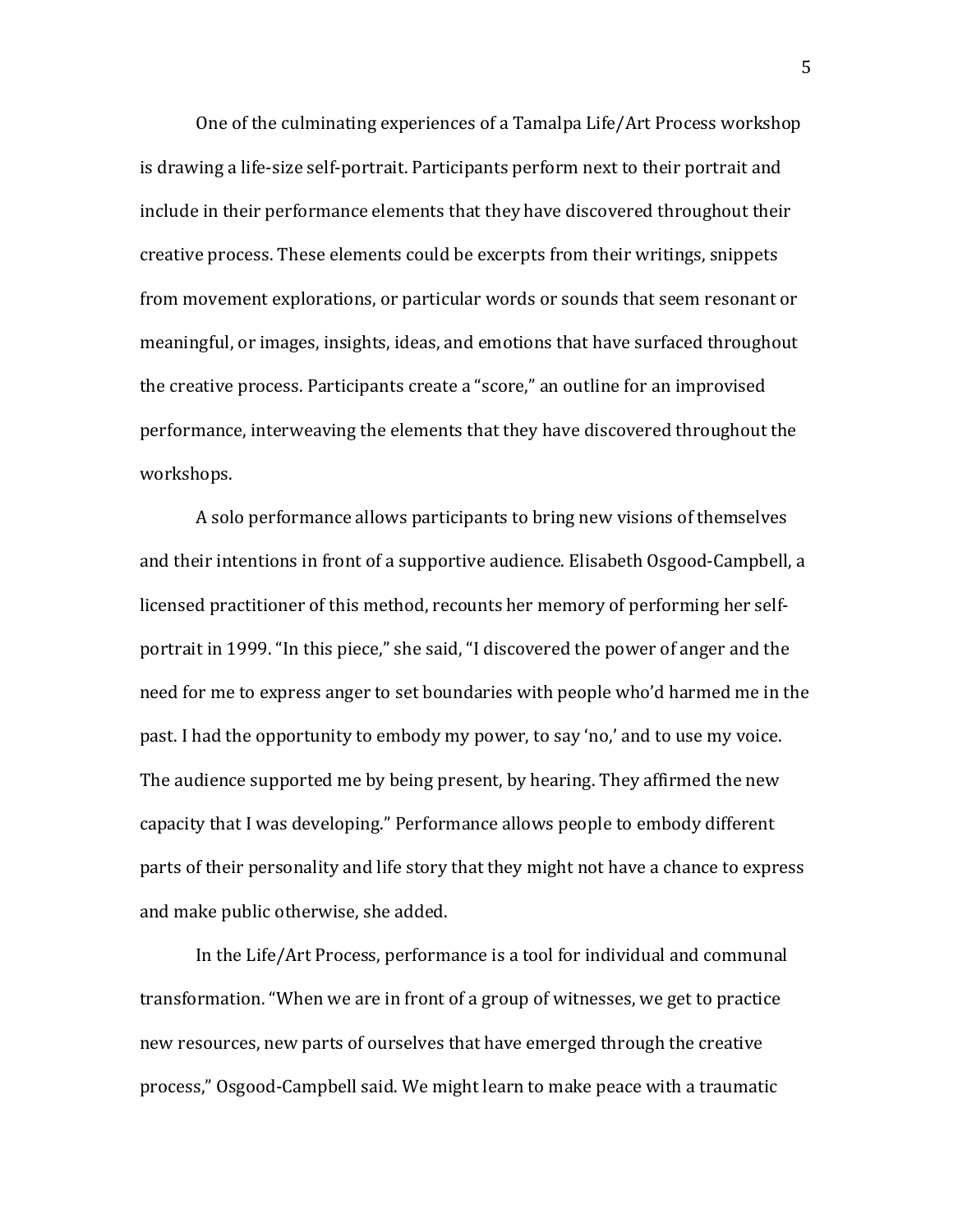event in the past, connect to a new sense of self after a painful process of separation or loss, find a powerful voice after decades of an abusive relationship, or release a draining or harmful habit or addiction. To ease participants into performing, Osgood-Campbell uses "stepping stones": she includes exercises where a participant is witnessed by another person, then two people, then three.

Performance offers a way to share one's creative process and, through the ritual of being witnessed by a community, to strengthen the intention to integrate new insights into one's life. Being witnessed magnifies the performer's own experience: "The witness holds the space of potential so that newness can emerge," Osgood-Campbell said. "Rather than leaving those insights and resources in the art studio, there's a conscious choice to apply them to daily life. Performing in front of witnesses is a way to make your creative resources more public and to bring your creativity into community," she commented. Parts of this creative process will be unique to the individual; parts of it will be transpersonal  $-$  they are about being human. "By sharing your creative process you offer a gift for others to potentially see a part of their experience reflected back at them," Osgood-Campbell noted.

## **Witnessing in Authentic Movement**

Witnessing is a core principle of Authentic Movement, a practice founded by dancer and psychotherapist Mary Starks Whitehouse in the 1950s and later developed by her students Joan Chodorow and Janet Adler, among others.<sup>4</sup> This method includes elements of Jungian philosophy, psychotherapy, mysticism, Buddhism, and mindfulness. Authentic Movement is a self-directed, improvisational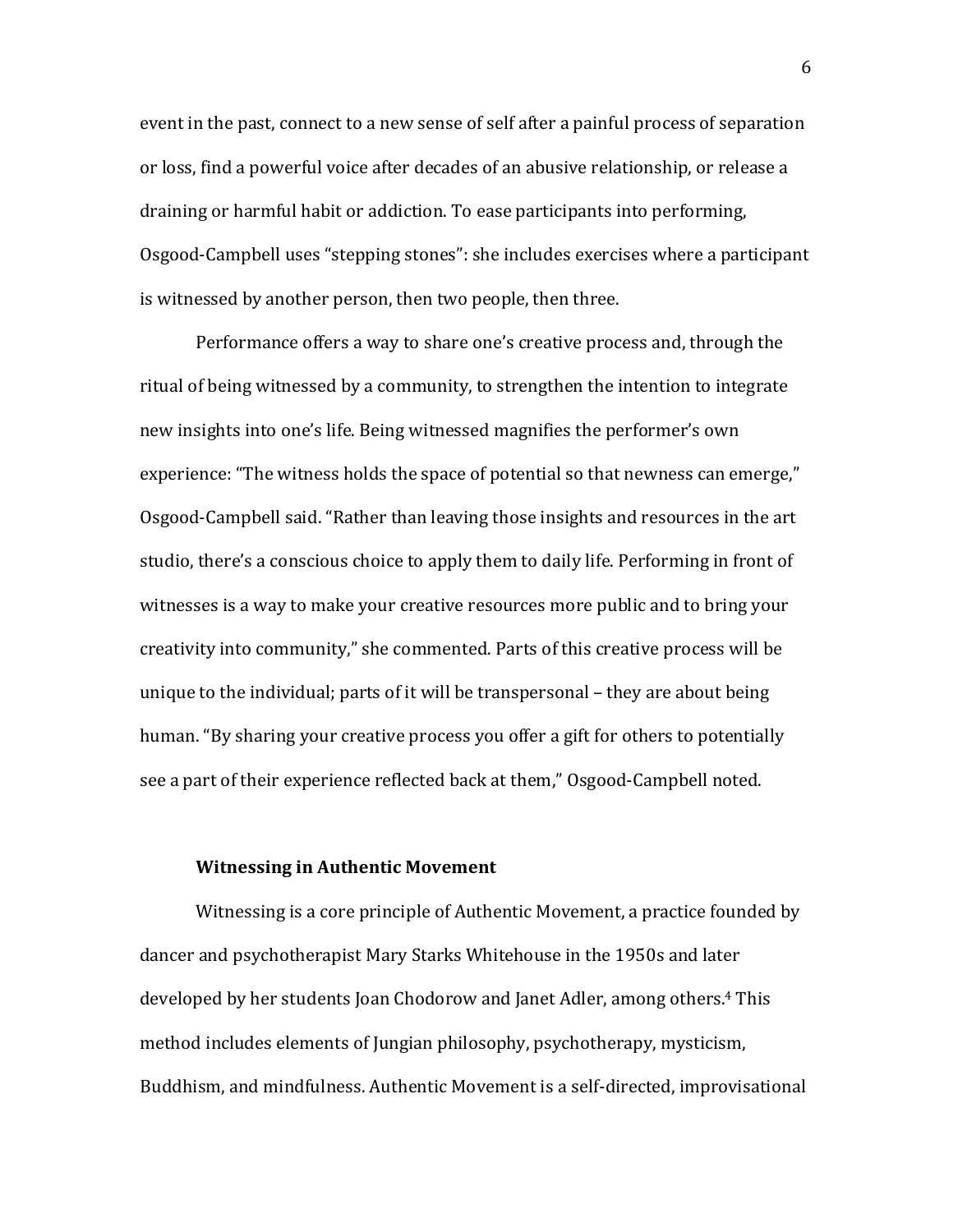movement practice, where participants move without any outer guidance or directions. An Authentic Movement session typically starts with participants in a comfortable position, eyes closed, sensing their body from the inside, and waiting for a stimulus to rise inside of them. They start to follow and respond to the movement impulses and bodily sensations, as well as images and memories. Moving around in the space, eyes closed, they allow the movements to unfold organically. The word "authentic" refers to the idea that a movement that emanates from the mover, and is not changed or shaped by someone else, is genuine, belonging to that person, authentically his/her.

The moving participants are witnessed by a compassionate, mindful witness. This witness observes the movers with full attention and without judgment, criticism, projection, analysis, and interpretation. The witness is not passive but pays attention to the sensations, images, emotions, and impulses that arise within him/herself in response to seeing and sensing the movements of others. "The mover and witness together can achieve a level of perception of self and other that evokes deep respect and empathy," the developers of the practice suggest. At the end of the session, the movers and witness reflect on and share their experiences of moving and seeing.

"Authentic Movement can help us recover forgotten, denigrated, and repressed aspects of the self, which often remain buried until conditions are safe and nurturing to allow them to surface, heal and grow," Tina Stromsted, a teacher of Authentic Movement, notes. As she points out, Authentic Movement can help counter addiction, anxiety, neglect, and emotional, physical, and sexual abuse. The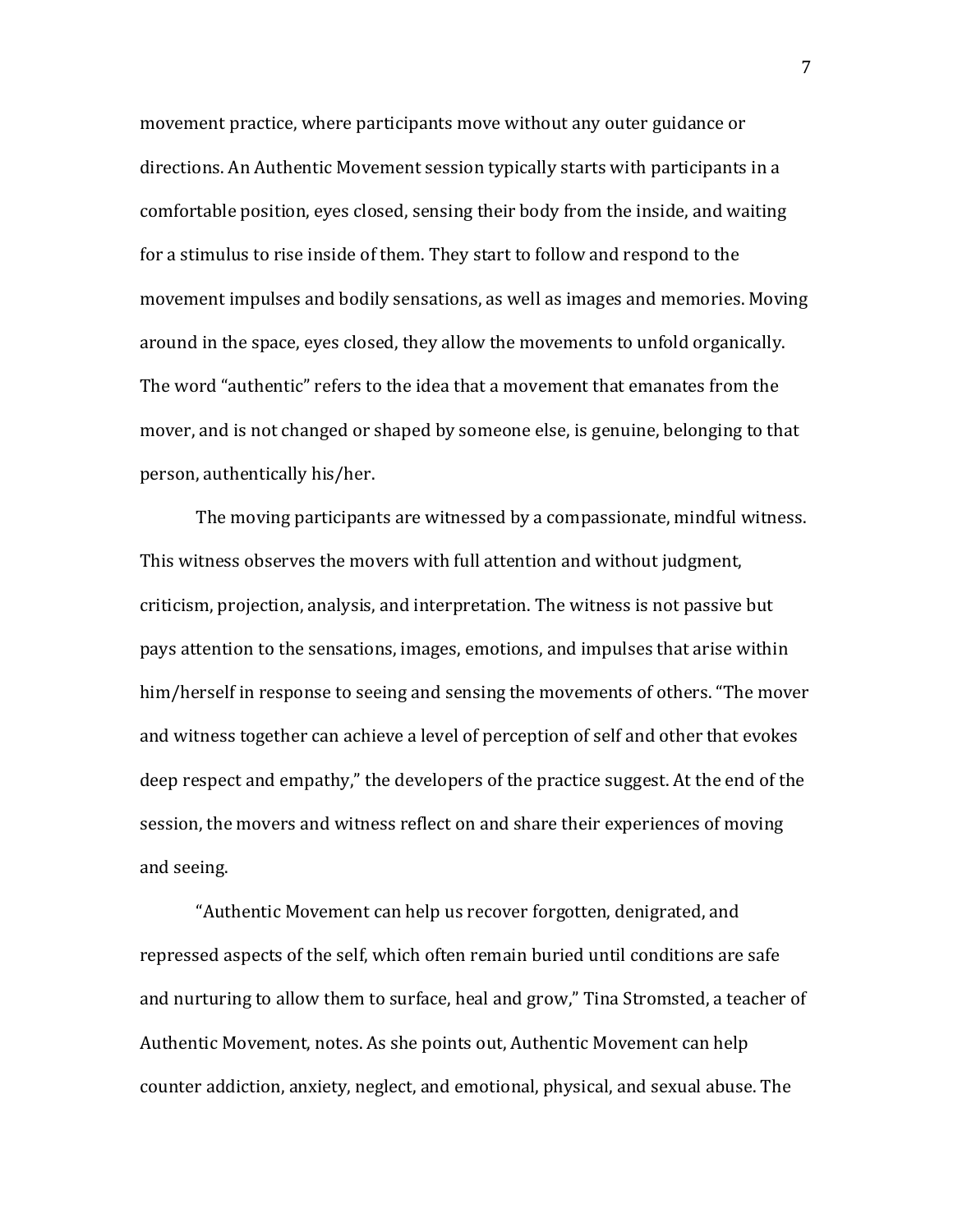practice is not recommended for people who are experiencing crisis, are in altered states of consciousness, or seek solutions for schizophrenia and manic depression: in these cases, directed dance or structured interventions from dance therapy are more appropriate to create groundedness in the body. In Stromsted's words, Authentic Movement "helps give you access to body experience, emotions, imagery, your inner life." As she points out, we sometimes lose the sense of our inner felt sense, an inner compass that guides our life decisions: this practice can help us return to this inner felt sense of what feels good or true to us. "This practice also teaches you trust in another person, the witness, and as you learn to trust in the intimacy of a relationship that's non-judgmental, that really experiences and is open to and accepts who you are – that can begin to generalize into other parts of your life, that sense of trust and openness," she said.

## **Therapeutic Approaches to Making Dances**

Not only dancing and performing but creating a dance can be empowering and healing. Many somatic dance practices rely on improvisational, non-directed dance movements: the idea of structured improvisation or choreography becomes relevant when the goal is not only to improvise but to come up with a piece that can be rehearsed and performed, potentially in several subsequent performances.

Wendy Morrell, sacred dance practitioner and president of the Sacred Dance Guild, is not a formally trained choreographer but often makes dances in sacred dance contexts and works with children and adults with Down's syndrome and other impairments. She remembers one experience particularly well: she had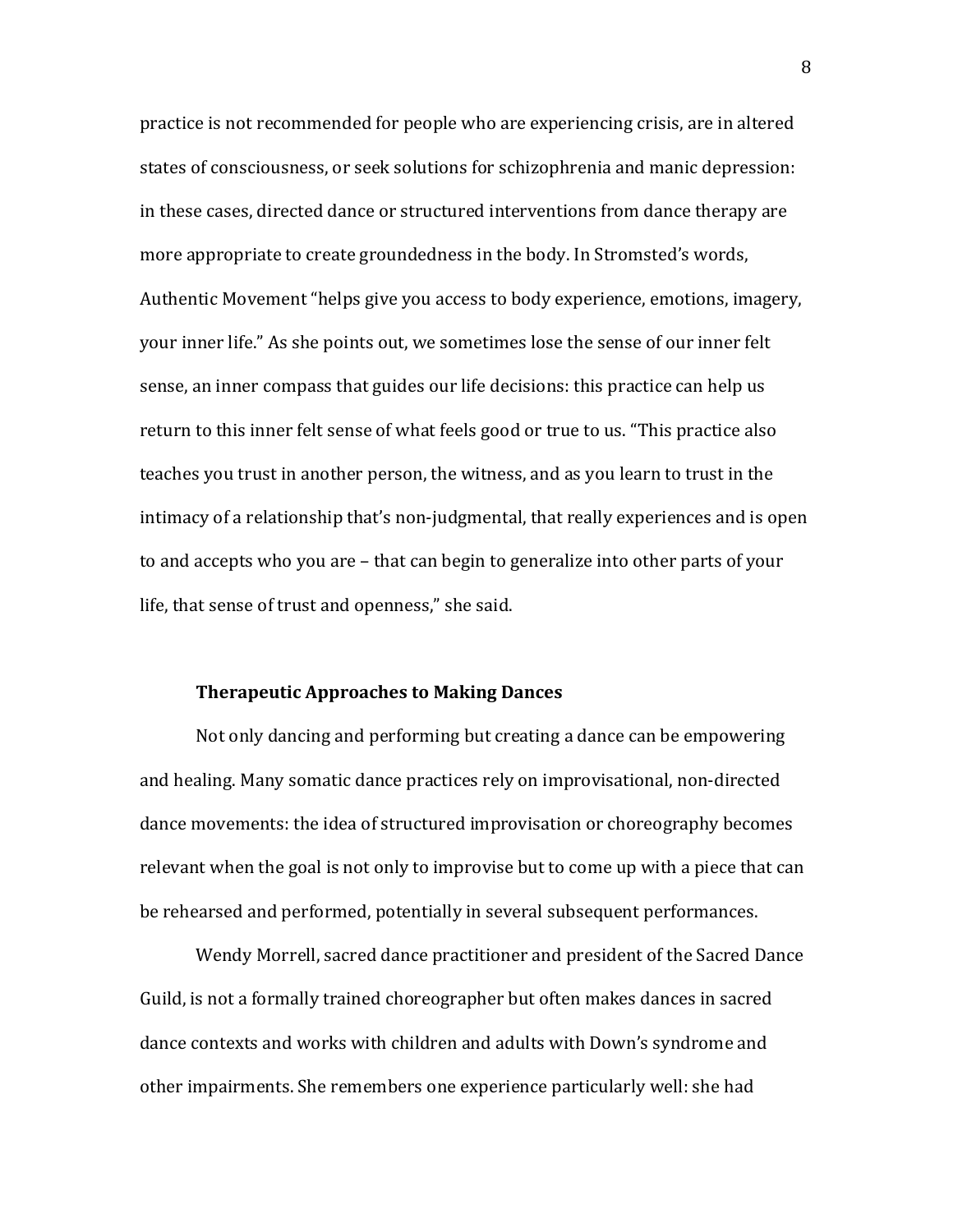suggested to one of her special needs students to write, draw, or reflect in any shape about the dance that they were making with a group of children. The boy, who had always been seen as a "problem boy," started to draw stick figures, wrote out the ideas about what they could do in the dance and which emotions they could convey. Seeing himself as a creator of a dance and taking on some responsibility in front of the other movers helped him develop fully formed thoughts, something he had difficulties doing in other contexts. He got immersed in the process and found a new sense of confidence through envisioning a dance for others.

In another instance, a dancer was unable to do a particular movement in a session that Morrell directed: the movement combined with the story line of the dance made her anxious as it reminded her of her precarious status as an immigrant. Instead of insisting on the choreography, Morrell asked the dancer to tell her more about this feeling. They then integrated this element into the dance. In a rehearsal for a performance that featured a scene from the Scriptures that involved judgment and rejection, an adult with Down's syndrome announced, "I am not going to be rejected; I refuse doing these movements." Instead of holding on to the "accurate" story, Morrell said, "Okay. Maybe your character's part has been left out of the story. Let's see whether we can develop your idea and include it."

As these examples show, making dances can have an ethical dimension and sensitize the dance maker to other people's perspectives and suffering. "When you're open to what people bring you – when you do not firmly and only and always insist on your vision – then you change. You change your perspective. It opens up your imagination," Morrell noted.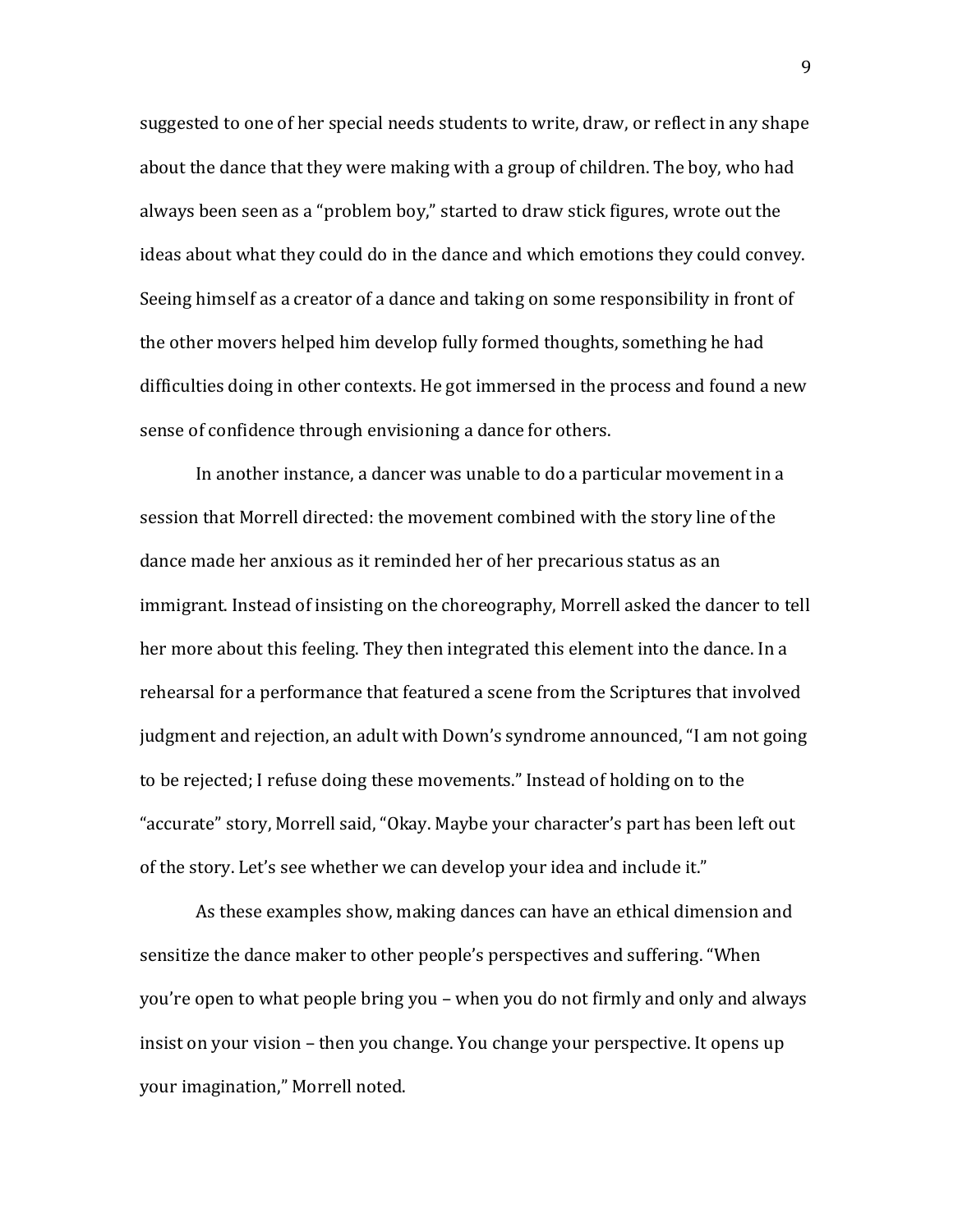Marilyn Green, visual artist, educator, musician, and director of the Trinity Movement Choir at Trinity Church in Manhattan, recommends making dances as a way of healing and feeling spiritual connection. With a background in ballet and modern dance but not formally trained in choreography, she has been making dances since she was a child. Her thinking about dance has been influenced by her studies of Butoh, a form of Japanese dance theater that often features slow, intense meditative movements. Green's slow, dreamlike choreographies for the Trinity Movement Choir are based on Butoh, "with its focus not on dance as a display of what the human body can do, but on producing transformation, both for the dancers and the audience."<sup>5</sup>

"All art is the quickest way to be in touch with the divine. There has not been a single dance rehearsal where I haven't felt the spirit present," Green describes her experience with making dances. The connection to something higher creates a connection among the dancers as well, Green notes. "When you're in that state of creating and dancing everything aligns. So many things are healed. Going back to each trauma to heal them becomes unnecessary: you take a shortcut by connecting to something divine through the creative process," Green opines. Making dances is available to anyone. Sharing dances with others, for example via social media, has never been easier: "You don't need a stage; you don't need financial backing," she notes. 

Approaches in dance therapy have demonstrated beneficial effects of creating dances for the purposes of finding new narratives for one's life. The creator of this practice has developed a creative psychotherapeutic technique of narrative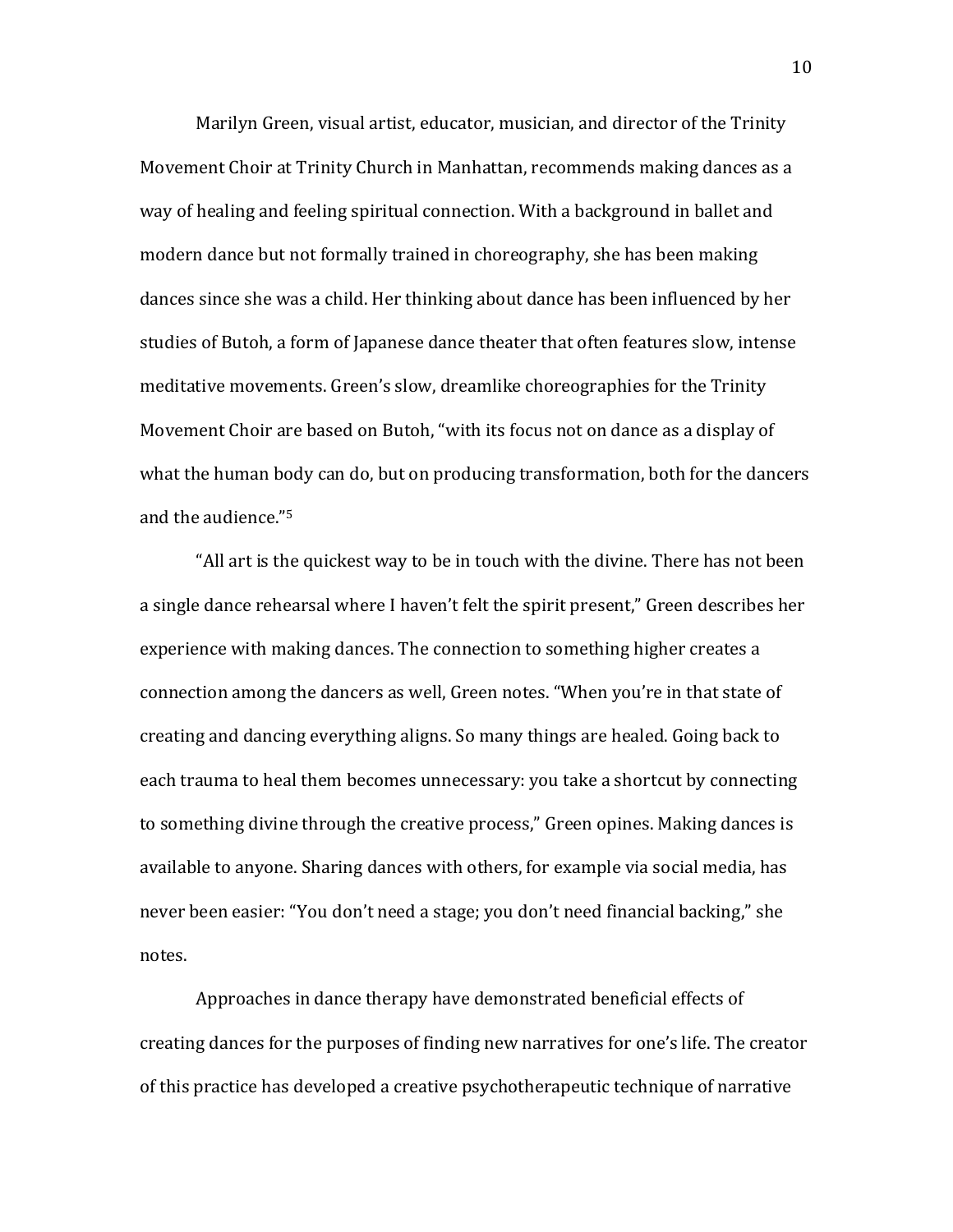dance theater that incorporates elements of dance movement therapy, narrative therapy, and ideas of self-object experience.<sup>6</sup> In this practice, participants take on the roles of a script writer, actor, manager, and director of the story that they are creating in a rehearsal-like process. The facilitator offers questions to search for new perspectives and story lines. "Through the use of movement, dance, acting and other expressive methods, Narrative Dance Theater offers an experimental platform for individuals to explore their story in a non-judgmental manner," the author explains. Kai noticed that her adult clients' self-agency improved and they were able to initiate active change in their lives as a result of this practice. "These clients have reported feeling empowered by taking up the director's role and by exploring alternate narratives in their stories. Younger clients seem to enjoy exploring the variety of expressive elements offered in Narrative Dance Theater to translate their unarticulated feelings, experience and desires. They enjoy creating imaginative characters, enacting the script they created and revising them," she noted.

Therapists and educators Steve Harvey and E. Connor Kelly have developed a method of Physical Storytelling in which a small group of dancers present a dance improvisation in response to a verbal narrative provided by a client in a therapy context.<sup>7</sup> They use different "scores" or ways to organize dance improvisation to better fit the initial verbal story. This practice integrates dance and verbal storytelling to develop a performance episode in response to a verbal narrative. Movement adds to the verbal material alternative aspects, new metaphors, danced images, and a physically felt sense that might not be present or is difficult to express in the verbal story. Within the structure of particular "scores," such as the "Journey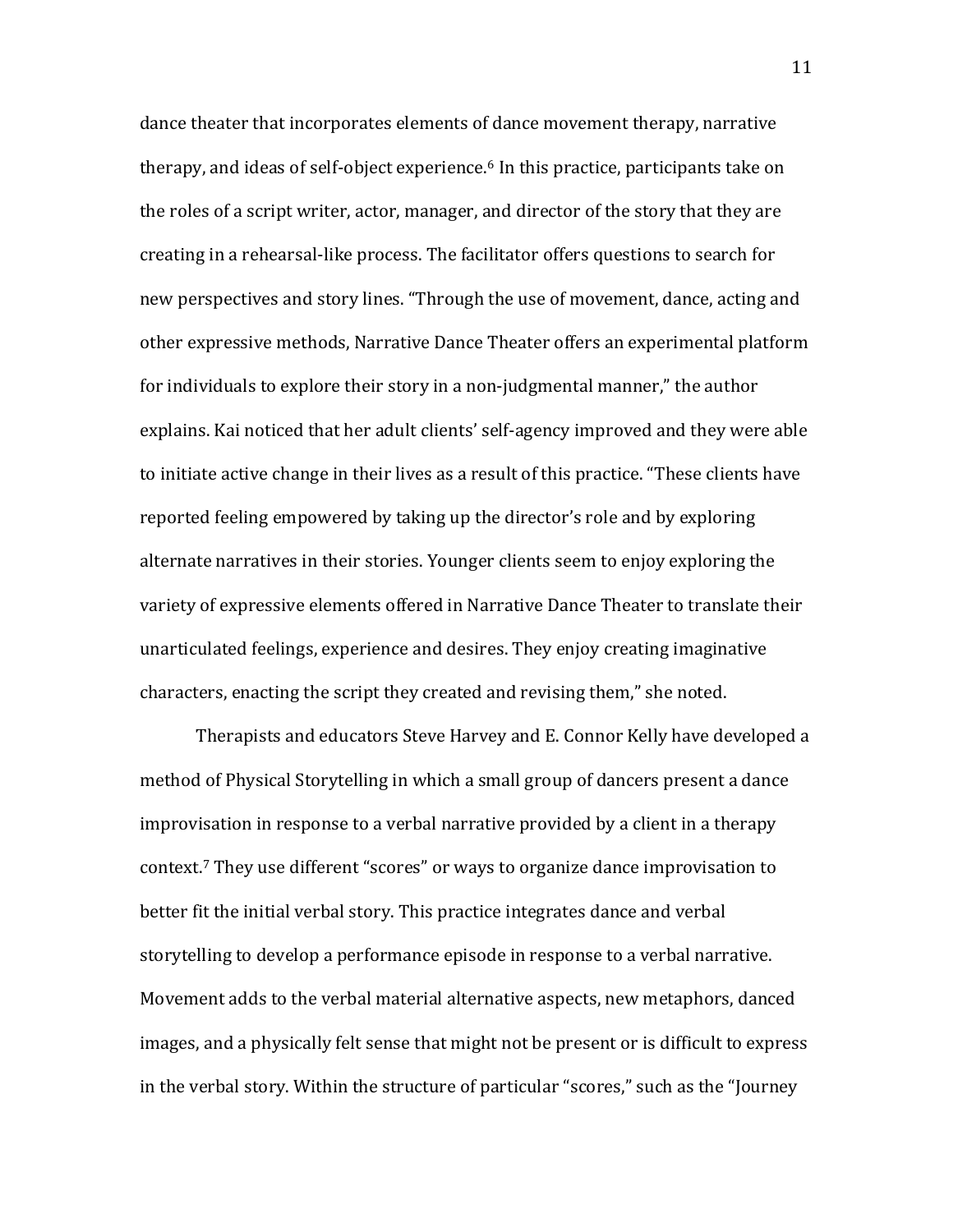score" and the "Fairytale score," participants develop new meanings that emerge from the interaction of narrative and kinetic aspects. According to the authors, Physical Storytelling helps clients access, express, and organize elements of their lives that are emotionally charged, confusing, and initially disorganized.

## **Conclusion**

Medical professionals might encourage their clients to explore somatic practices and methods of dance therapy that incorporate performance and compassionate witnessing. Receiving the gift of someone's full, supportive, open attention while we expresses ourselves nonverbally through movement can improve self-confidence, support us in creating new habits and hope for the future, and help us feel whole, fully heard and seen. These experiences of performing and being witnessed can be profoundly somatic and connect us to our physical sensations. "Dancing in front of an audience makes me feel my body. I am more aware of every part of my body when I perform, while habitually I am more aware of my thoughts than my body," as visual artist Alexandra Deutsch commented.

Last but not least – why not explore some aspect of our life by making a dance about it? Choosing a theme, memory, life event, question or image and holding it in our mind's eye as we allow the movements and physical sensations to guide us while we move is a good starting point. We might then gather some of these movements that feel "right," "resonant," or "intriguing" for us and play with them some more to give the dance a beginning, middle, and end. Once we start to listen to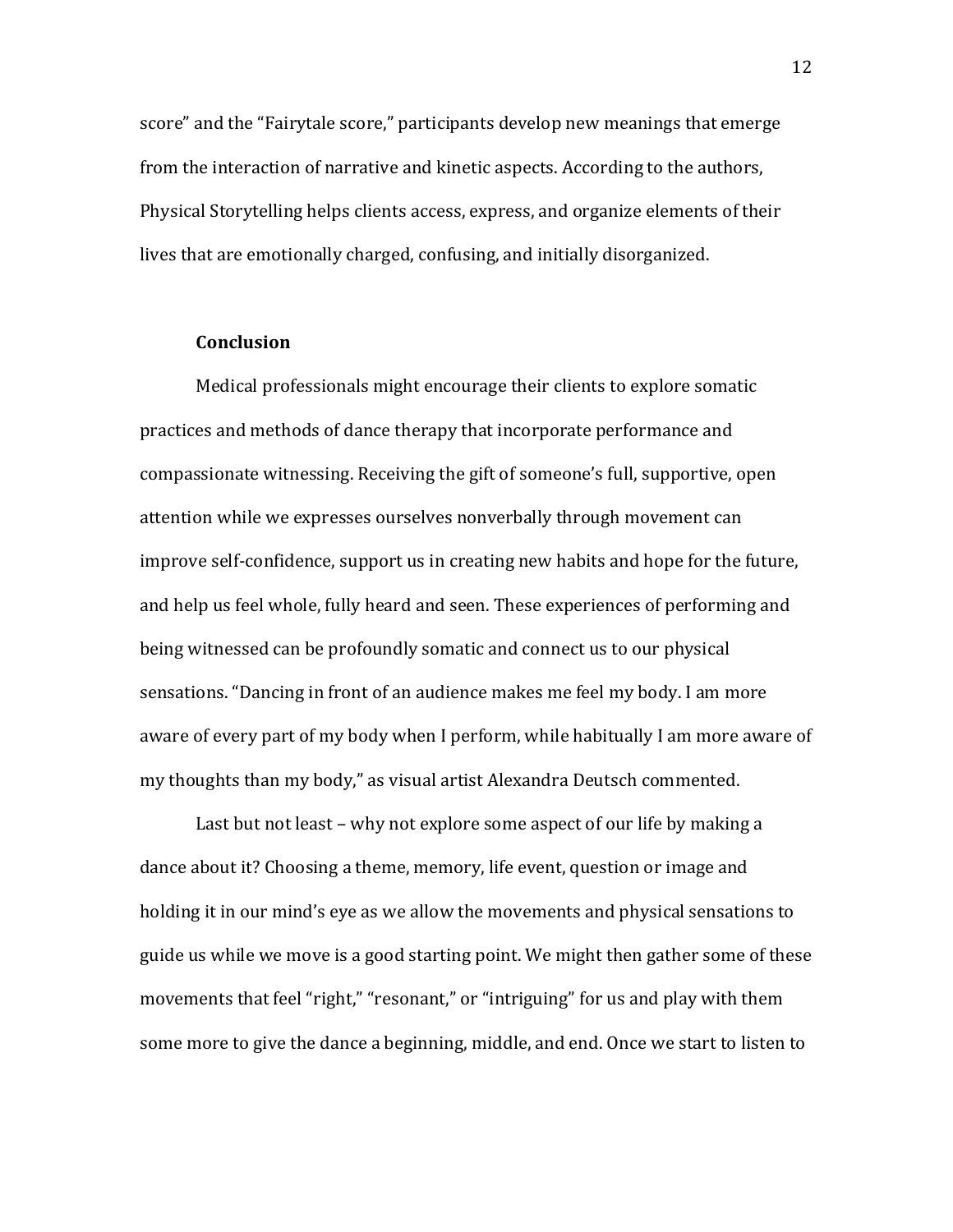and notice the movements and impulses that come to us in movement, we begin to intuit the insights that arrive to us as we dance.

 

- <sup>2</sup> Saumaa, H. The Dancing Brain: Attention, Cognition, and Somatic Movement.
- Alternative and Complementary Therapies 2021 (upcoming issue).
- <sup>3</sup> Saumaa, H. Dance Therapeutics: Movement as a Path Toward Healing. Alternative and Complementary Therapies 2019; 25; 5:238-240.

<sup>4</sup> https://www.authenticmovementinstitute.com/authenticmovement. Accessed on August 19, 2021. 

<sup>5</sup> http://marilyngreenart.com/choreography/ Accessed on August 18, 2021.

<sup>6</sup> Tsz Kai Lau, C. Narrative Dance Theatre: Creating new narratives for the *self* story. Dance Therapy Collections Number Four. Dance Movement Therapy Association of Australasia. Melbourne, Australia: Dance Movement Therapy Association of Australasia, 2017; 36-42.

<sup>7</sup> Harvey, S. and Kelly, C.E. Investigating the Fairytale Score used in Physical Storytelling. Dance Therapy Association of Australasia Journal, Moving On; 2018; 15; 1&2: 2-12. 

<sup>&</sup>lt;sup>1</sup> https://www.tamalpa.org/about-us. Accessed on August 19, 2021.